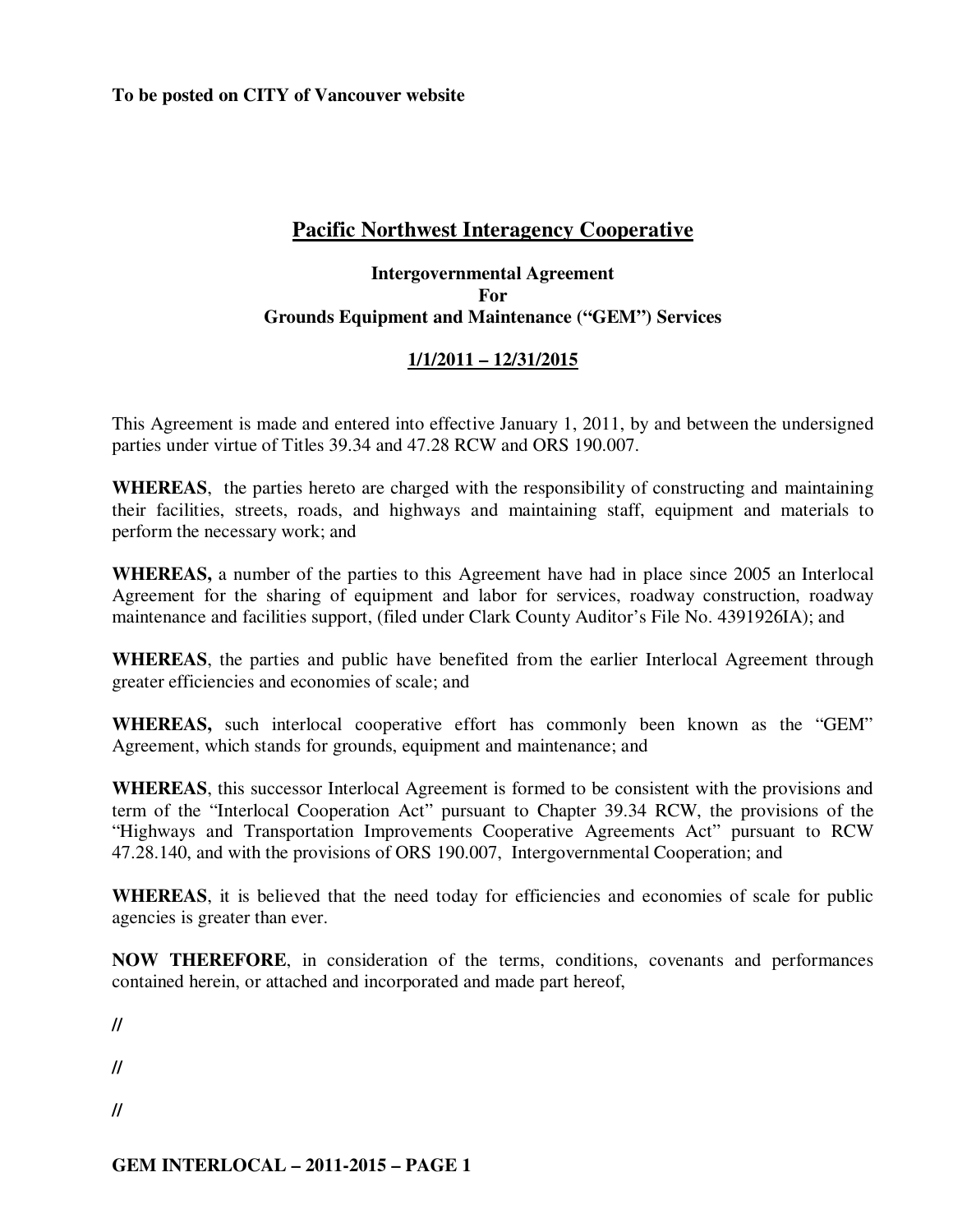### **THE PARTIES AGREE AS FOLLOWS:**

# **1. PURPOSES**

It is the purpose of this Agreement to permit the parties to make the most efficient use of their resources by enabling them to cooperate by furnishing each other labor, equipment and materials when available on a reimbursable basis for services, roadway construction, maintenance activities, and facilities support. This will be done with the understanding that the work of the owner of the requested resources takes first priority.

#### **2. PARTICIPATION**

The initial parties to this Agreement are:

- Washington State, by and through the Washington State Department of Transportation (hereinafter referred to as "WASHDOT")
- City of Vancouver, Washington (hereinafter referred to as "Vancouver")
- Clark County, by and through its Public Works Department (hereinafter referred to as "Clark" County")
- City of Camas, Washington (hereinafter referred to as "Camas")
- City of Battle Ground, Washington (hereinafter referred to as "Battle Ground")
- City of Washougal, Washington (hereinafter referred to as "Washougal"), a municipal corporation organized under the laws of the state of Washington
- City of Ridgefield, Washington (hereinafter referred to as "Ridgefield")
- City of Woodland, Washington (hereinafter referred to as "Woodland")
- Town of Yacolt, Washington (hereinafter referred to as "Yacolt")
- City of La Center, Washington (hereinafter referred to as "La Center")
- City of Gresham, Oregon
- City of Portland, Oregon
- Clark County Fire District No. 5
- Clark County Fire District No. 6
- Port of Camas/Washougal
- Port of Vancouver
- Clark Public Utilities
- Clark Regional Transportation Agency (hereinafter known as "C-Tran")
- Clark Regional Wastewater District (formerly known as the Hazel Dell Sewer District)
- Vancouver Public Schools
- Camas School District #117
- Battle Ground School District #119
- Evergreen School District #114
- Educational School District #112 (hereinafter known as "ESD 112")
- Clark Regional Emergency Services Agency (hereinafter referred to as "CRESA")

General purpose governmental jurisdictions and public service providers may in the future join in this agreement by executing a signature page pursuant to Section 21 of this Agreement.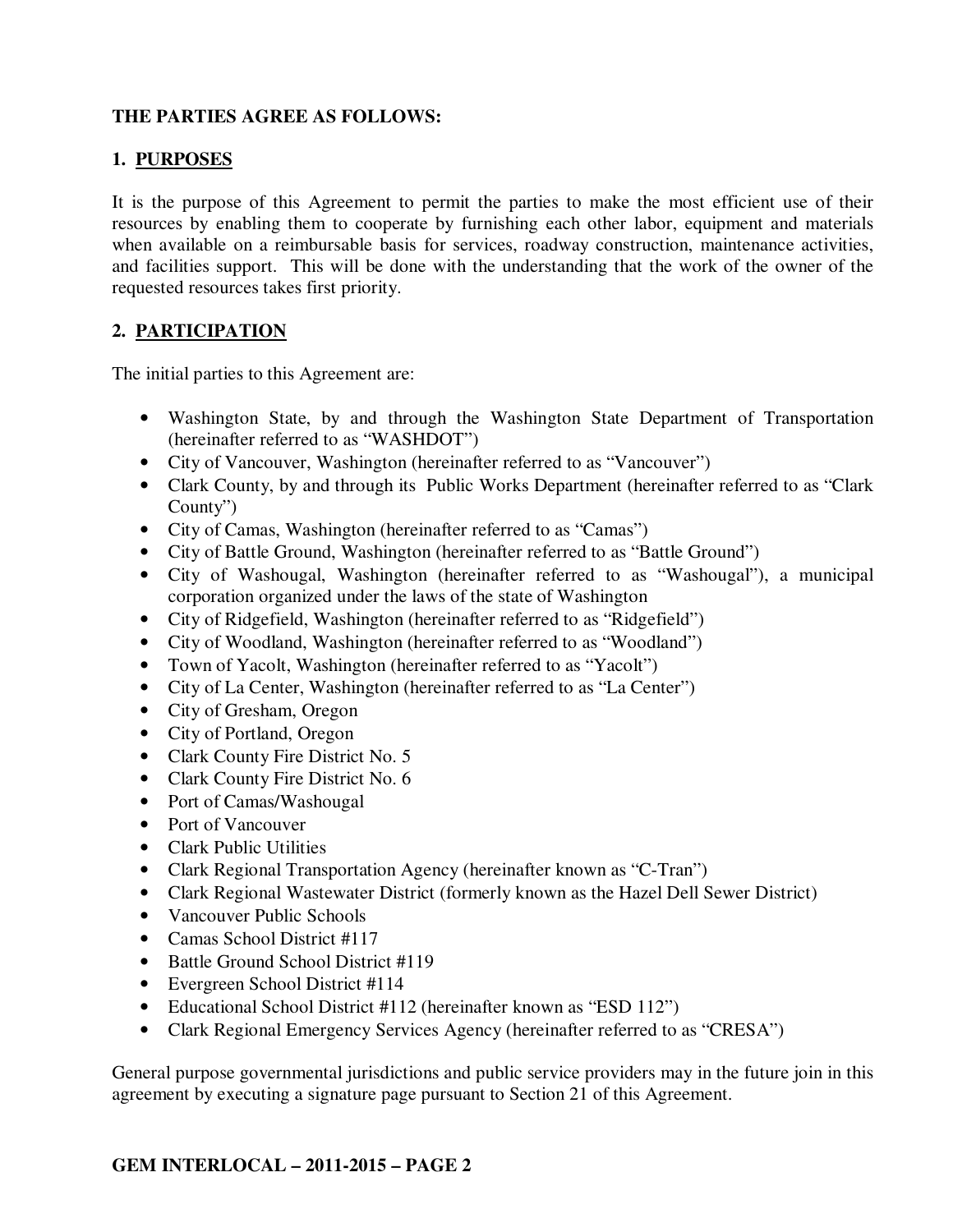Other organizations who are neither general purpose governmental jurisdictions nor public service providers may also be allowed to participate in similar or identical, but separate, service agreements.

# **3. TERM OF AGREEMENT**

The term of this Agreement is for the period from January 1, 2011, through December 31, 2015. Such term may be extended in accordance with Section 4 of this Agreement. This Agreement supersedes the Interlocal Agreement dated December 19, 2005, filed under Clark County Auditor's File No. 4391926IA.

# **4. EXTENSIONS**

The term of this Agreement may be extended in five-year increments from the date that this Agreement was initially executed by mutual written agreement of one or more of the parties. The extension agreements shall be executed at least fifteen (15) days prior to the expiration of the Agreement. If such Agreement is extended, then there will be a review of the cost of services provided under this Agreement. If such review(s) result in a finding of increased costs, then such increased costs will be available upon request. The Administrator for each respective party is authorized to approve and execute such five-year extensions without further authorization from the legislative or governing body of the respective governmental parties.

# **5. REQUEST FOR SERVICES**

Each request for service shall be in writing and shall specify the particular service required, the amounts and types of labor, equipment, and materials required, the location of the work, the estimated cost of the work and other information pertinent to the request. Upon receipt of the request, the party which has been requested to supply the service shall indicate its acceptance or rejection of the request, provide an estimated cost of the work by their forces, have it signed by their authorized official, and return one copy to the requesting party. In cases of emergency or unforeseen circumstance necessitating prompt action the request and approval may be done verbally but must be documented in writing within forty eight (48) hours of the verbal request.

The party supplying the services or the vehicles, machinery, and equipment shall be designated as the "Provider" herein. The party receiving the services or assuming the use of vehicles, machinery or equipment shall be designated the "User" herein.

# **6. PAYMENT**

The parties to this Agreement agree that the User under this Agreement shall reimburse, upon request, the Provider for its actual direct and related indirect costs including any administrative overhead charges. Administrative charges between two separate parties may be waived by virtue of a written separate reciprocal agreement between the parties. Users will pay Provider's invoices in full within thirty (30) days of billing.

The maximum amount payable for work performed under this Agreement is fifty thousand dollars (\$50,000) per calendar year by each party to the Agreement.

# **7. RECORDS RETENTION AND AUDIT**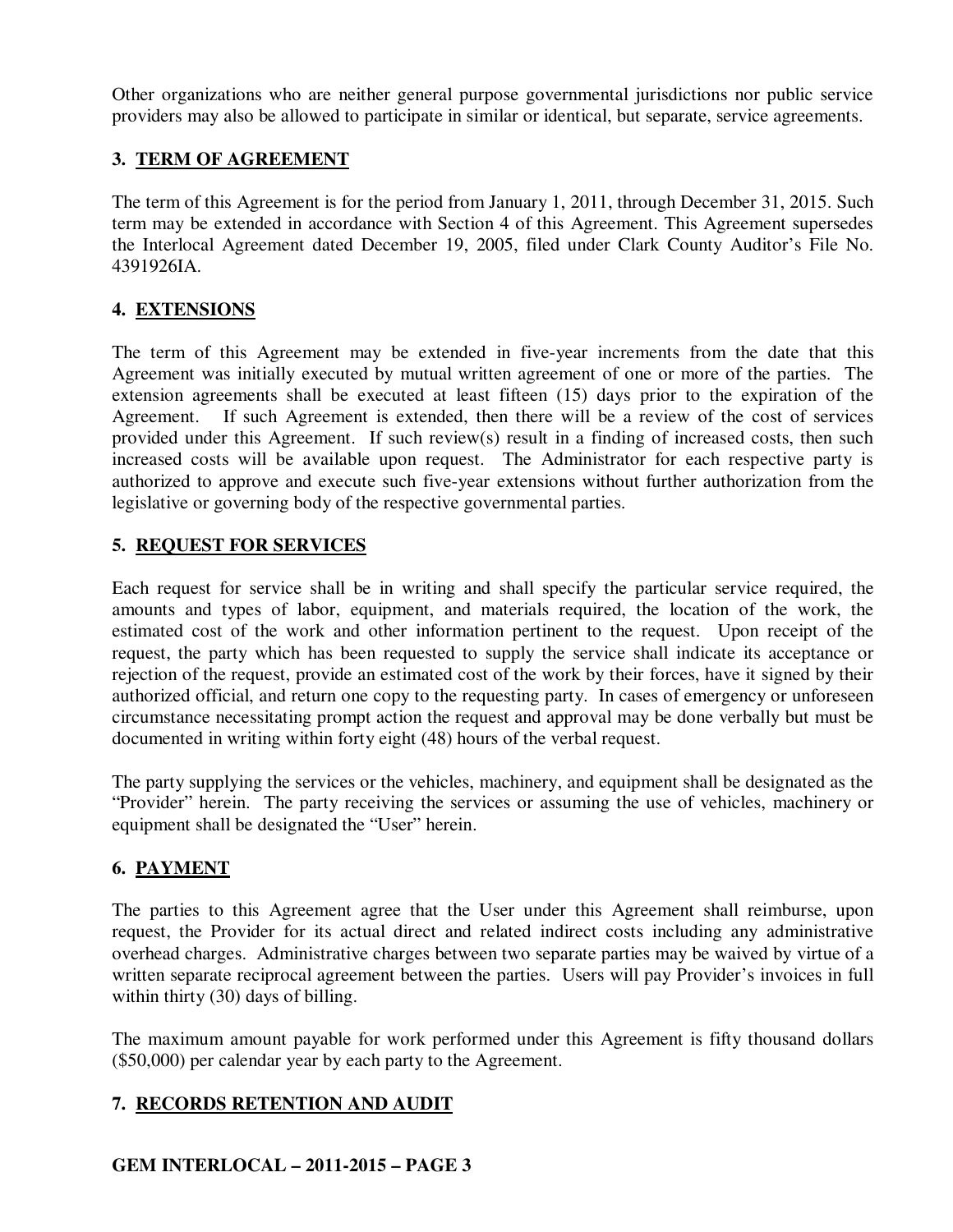The parties agree to maintain records of all costs incurred under this Agreement, in accordance with an accounting system as prescribed and approved by the Washington State Auditors Office or by the Oregon Secretary of State Audits Division, as applicable. These records shall be kept available for inspection and audit by the party requesting the service for six (6) years after payment of the requested service.

### **8. CARE AND MAINTENANCE OF EQUIPMENT**

The parties agree that any time a request is made for the use of equipment, that the User shall be responsible for the proper care, maintenance and security of the equipment until the equipment is returned to the Provider. The User shall permit the equipment to be used only by properly trained and supervised operators. Any damage other than normal wear and tear will be the responsibility of the party in possession of the equipment at the time the equipment is damaged. The Provider may require, at its sole discretion, that only Provider's personnel operate certain equipment. In doing so, Provider shall be deemed an independent contractor and Provider's employees shall not be deemed employees of the User. The Provider's operator shall perform under the general direction and control of the User but shall retain full control of the manner and means of using the equipment.

#### **9. RIGHT OF ENTRY**

The parties to this Agreement hereby grant and convey to each other the right to enter upon all land in which the parties have an interest, within or adjacent to the right of way of a highway, road or street for the purpose of accomplishing all work or services requested as part of this Agreement.

#### **10. ADMINISTRATORS**

The respective parties to this Agreement shall select one Administrator per governmental entity. The Administrator will be specifically appointed by the legislative and/or governing body of the governmental entity/organization, and shall have full powers to act on behalf of his or her respective governmental entity/organization. The Administrator may appoint another person to act in his or her capacity as Administrator for purposes of this Agreement.

# **11. DISPUTE CLAUSE, CHOICE OF LAW AND VENUE**

In the event that a dispute arises under this Agreement, it shall be resolved as follows:

The Administrator for the Provider and the User shall each appoint a member to a disputes board. These two members of the disputes board shall select a third member not affiliated with either Agency. The dispute resolution hearing shall be informal and unrecorded. An attempt at such dispute resolution in compliance with aforesaid process shall be a prerequisite to the filing of any litigation concerning the dispute.

In the event that any Party deems it necessary to institute legal action or proceedings to enforce any right or obligation under this Agreement, the Parties hereto agree that any such action or proceedings shall be brought in a court of competent jurisdiction in Clark County, Washington. The laws of the State of Washington shall apply to this Agreement.

# **12. HOLD HARMLESS AND INDEMNIFICATION**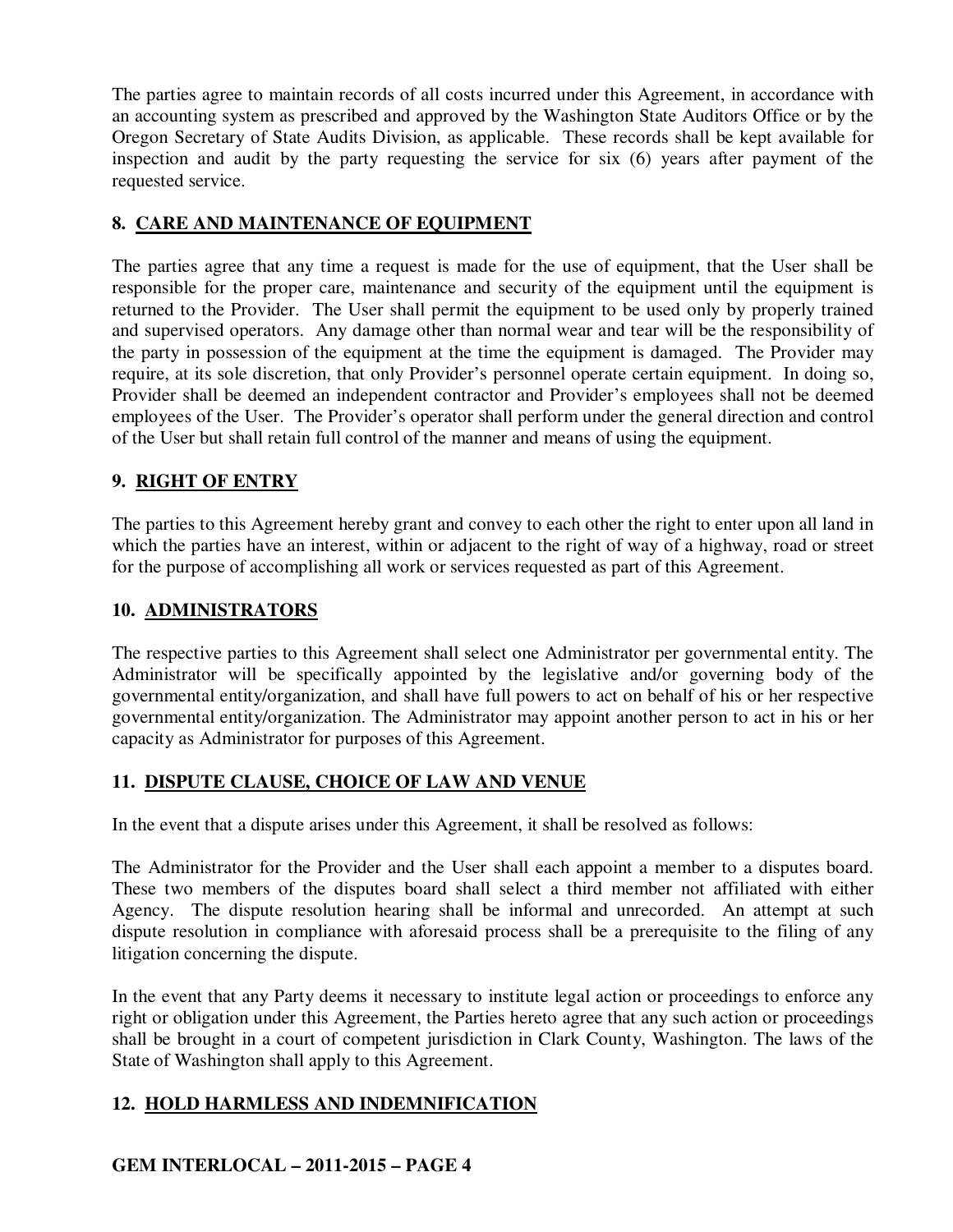**A. Usage of Equipment.** When using Provider equipment only, the User will protect, save and hold harmless and indemnify the Provider and its officers, agents, and employees from all claims, actions, damages, or expenses of any nature whatsoever by reasons of the acts or omissions of the Provider or its assigns, agents, contractors, licensees, invitees, employees, or any person whomsoever arising out of or in connection with any acts or activities authorized by this Agreement arising solely out of the User's use of the Provider's equipment. In such cases, the User further agrees to defend the Provider and its officers, agents, employees, assigns, agents, contractors, licensees, invitees, and employees in any litigation, including payment of any costs or attorney fees for any claims or action commenced thereon arising out of or in connection with the acts or activities authorized by this Agreement. This obligation shall not include such claims, costs, damages or expenses which are caused by the sole negligence of the Provider or its officers, agents, employees, assigns, contractors, licensees, invitees, or employees.

**B. Usage of Both Equipment and Labor.** When the Provider provides both equipment and labor, the Provider will protect save and hold harmless and indemnify the User and its officers, agents, and employees from all claims, actions, damages, or expenses of any nature whatsoever by reasons of the acts or omissions of the User or its officers, agents, employees, assigns, contractors, licensees, invitees, or employees arising out of or in connection with any acts or activities authorized by this Agreement arising out of the use of both the Provider's equipment and labor. In such cases, the Provider further agrees to defend the User and its officers, agents, employees, assigns, agents, contractors, licensees, invitees, and employees in any litigation, including payment of any costs or attorney fees for any claims or action commenced thereon arising out of or in connection with the acts or activities authorized by this Agreement. This obligation shall not include such claims, costs, damages or expenses which are caused by the sole negligence of the User or its officers, agents, employees, assigns, contractors, licensees, invitees, or employees.

**C. Waiver of Worker's Compensation Immunity.** This hold harmless and indemnification shall include any claim made against a party by an employee of another party or an employee of an agent or subcontractor of a party even if the party is thus otherwise immune from liability pursuant to the Washington workers' compensation statute, Title 51 RCW or the Oregon workers' compensation statute, Ch 656 ORS.

**D. Concurrent Negligence.** If the claims or damages are caused by or result from the concurrent negligence of the Provider and their agents or employees, and the User, its agents or employees, and involves those actions covered by RCW 4.24.115, both the Provider and the User shall be liable only to the proportional extent of their respective negligence.

# **13. CIVIL RIGHTS ACT**

**A. Nondiscrimination --Title VI of the Civil Rights Act.** All participants agree to comply, and assure the compliance of each third party contractor and each sub-recipient at any tier of the Project, with all requirements prohibiting discrimination on the basis of race, color, or national origin of Title VI of the Civil Rights Act of 1964, as amended, 42 U.S.C. § 2000(d) and (e), et seq., and U.S. DOT regulations, "Nondiscrimination in Federally-Assisted Programs of the Department of Transportation- -Effectuation of Title VI of the Civil Rights Act," 49 C.F.R. Part 21, and any implementing requirements the Federal Transit Authority (hereinafter referred to as "FTA") may issue.

**B. Equal Employment Opportunity – Title VII of the Civil Rights Act.** All participants agree to comply, and assures the compliance of each third party contractor and each sub-recipient at any tier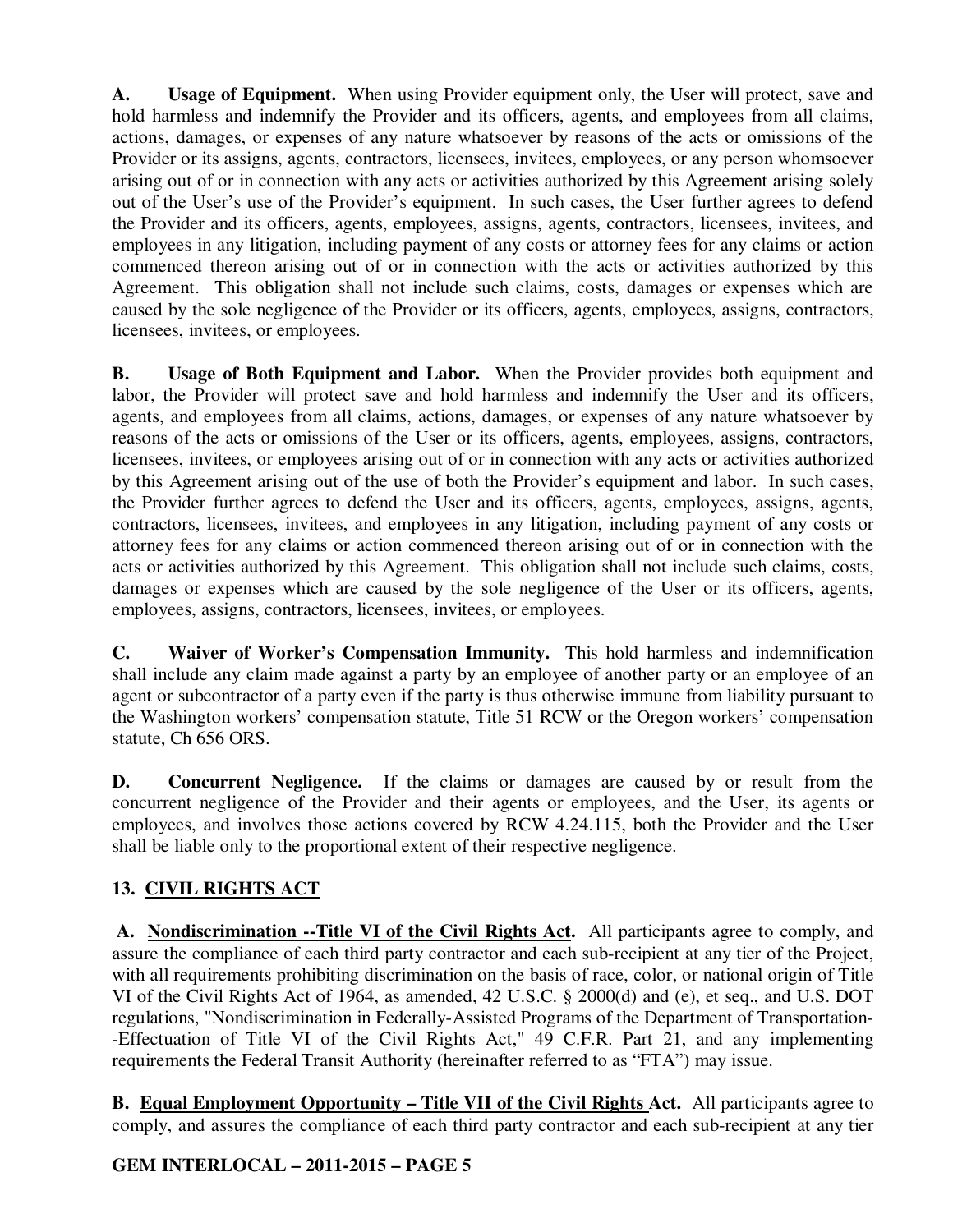of the Project, with all requirements of Title VII of the Civil Rights Act of 1964, as amended, 42 U.S.C. § 2000e, and 49 U.S.C. § 5332 and any implementing requirements the FTA may issue.

# **14. FRAUD OR FALSE STATEMENTS**

By executing this Agreement, each party affirms the truthfulness and accuracy of any statement it has made, it makes, or may make or cause to be made, pertaining to use of any C-Tran / Federal Transit Agency ("FTA") funded or assisted equipment used pursuant to this Agreement .

Each party also acknowledges that if it makes, or causes to be made, a false, fictitious or fraudulent claim, statement, submission or certification to the Federal Government under a contract that is financed in whole, or in part, by Federal assistance, the Government reserves the right to impose the penalties of 18 USC sec 1001 and 49 USC sec 5307 to the extent the Federal Government deems appropriate.

# **15. FTA APPROVAL AND FEDERAL CHANGES**

Each party, when contracting with an FTA regulated agency, shall at all times comply with all applicable FTA regulations, policies, procedures and directives, including those listed by reference in the Agreement between C-TRAN and the FTA, as they may be amended or promulgated from time to time during the term of this Agreement at any tier of the project. The party's failure to do so shall constitute a material breach of this contract.

### **16. DRUG AND ALCOHOL TESTING**

If involved with the maintenance, repair or operation of C-Tran revenue service vehicles, the contracting agency shall agree to participate in a drug and alcohol program established in compliance with the federal Department of Transportation 49 CFR 653 and 654. Employees who perform "safety-sensitive" functions must be included in the substance abuse management program. The FTA has determined that safety-sensitive functions are performed by the following personnel who:

- 1) operate revenue service vehicles including when not in revenue service,
- 2) operate non-revenue service vehicles that require drivers to hold commercial driver's licenses (CDLs),
- 3) dispatch or control revenue service vehicles,
- 4) maintain revenue service vehicles or equipment used in revenue service except for contractors to Section 18 transit agencies,
- 5) provide security and carry a firearm.

The FTA has also determined that regulations apply to employees of a contractor hired by participants to provide transit and/or maintenance services. These categories included supervisors who perform these functions. Supervisors of employees in these categories who do not themselves perform these functions are excluded.

C-Tran may request copies of signatory agency's Drug and Alcohol Policy from their respective Human Resources Departments.

#### **17. ACCESS TO RECORDS**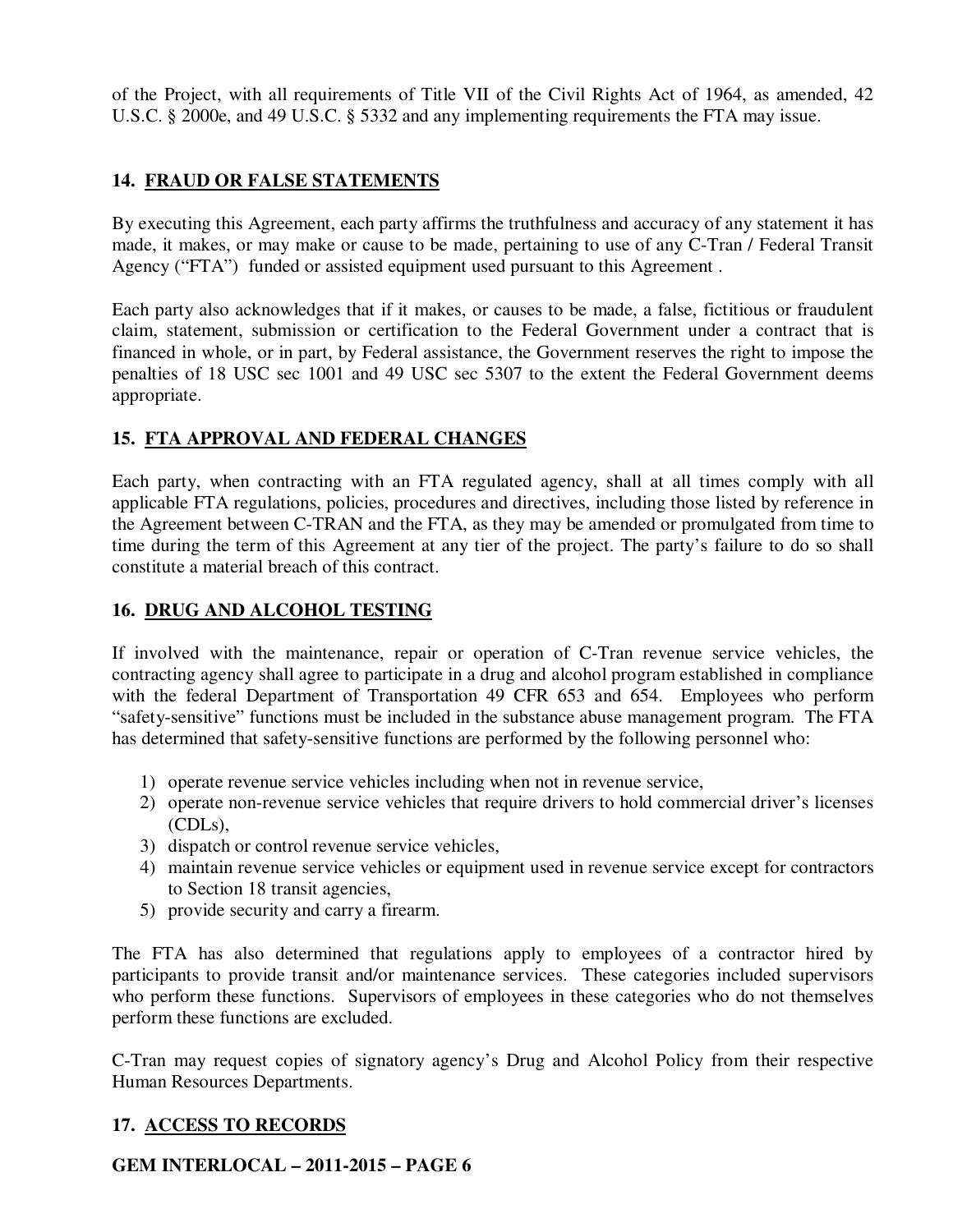All participating agencies agree to maintain records and reports required under this Agreement for a period of not less than three (3) years after the date of termination or expiration, except in the event of litigation or settlement of claims arising from the performance of any part of this Agreement, in which case all records shall be retained until the participating agency, the FTA, or the Comptroller General have disposed of all litigations, appeals or claims related to this cooperative activity.

### **18. INCORPORATION OF FTA TERMS AND CONDITIONS**

The preceding provisions include, in part, certain Terms and Conditions required by the United States Department of Transportation (hereinafter referred to as "DOT") whether or not expressly set forth in the preceding contract provision. All contractual provisions required by DOT as set forth in the FTA Circular 4220.lF, dated November 1, 2008 are hereby incorporated by reference. Anything to the contrary herein notwithstanding, all FTA-mandated terms shall be deemed to control in the event of a conflict with other provisions contained in this Agreement. The parties shall not perform any act, fail to perform any act, or refuse to comply with any participating agency's requests, which would cause other participating agencies such as C-Tran to be in violation of the FTA terms and conditions.

# **19. TERMINATION OF AGREEMENT**

The right is reserved by the parties to this Agreement to terminate the agreement at any time by giving thirty (30) days written notice to the other party or parties.

# **20. INTERLOCAL COOPERATION ACT COMPLIANCE**

This is an Agreement entered into pursuant to Chapter 39.34 and Chapter 47.28 RCW and pursuant to ORS 190.007, Intergovernmental Cooperation. Its purpose is as set forth in Section 1. Its duration is as specified in Sections 3 (Term) and 4 (Extensions). Its method of termination is set forth in Section 18. Its manner of financing and of establishing and maintaining a budget therefore is described in Section 6 (Payment). No property shall be acquired pursuant to this Agreement which will need to be disposed of upon partial or complete termination of this Agreement.

#### **21. DOCUMENT EXECUTION AND POSTING**

The parties agree that this Agreement may be executed in any number of counterparts and by the parties on separate counterparts, any one of which shall constitute an agreement between and among the parties who have executed this Agreement; provided that each party shall transmit to the attention of the Vancouver City Clerk an original, executed signature page of this Agreement, the template for which is attached to this Agreement as Exhibit A.

The Vancouver City Clerk shall cause a copy of this Agreement and a copy of each executed signature page of each party to be posted on the Vancouver City website pursuant to Chapter 32, Laws of Washington 2006 (RCW 39.34.040). Upon execution of an original of this Agreement, and posting of a copy of a party's executed signature page on the City of Vancouver's website, each such counterpart shall constitute an agreement binding upon all who have so executed this Agreement.

The parties agree that subsequent parties may also sign original signature pages to this Agreement that incorporate by reference all the terms of this Agreement. Subsequent parties shall transmit signed signature pages to the attention of the Vancouver City Clerk, who shall cause a copy of such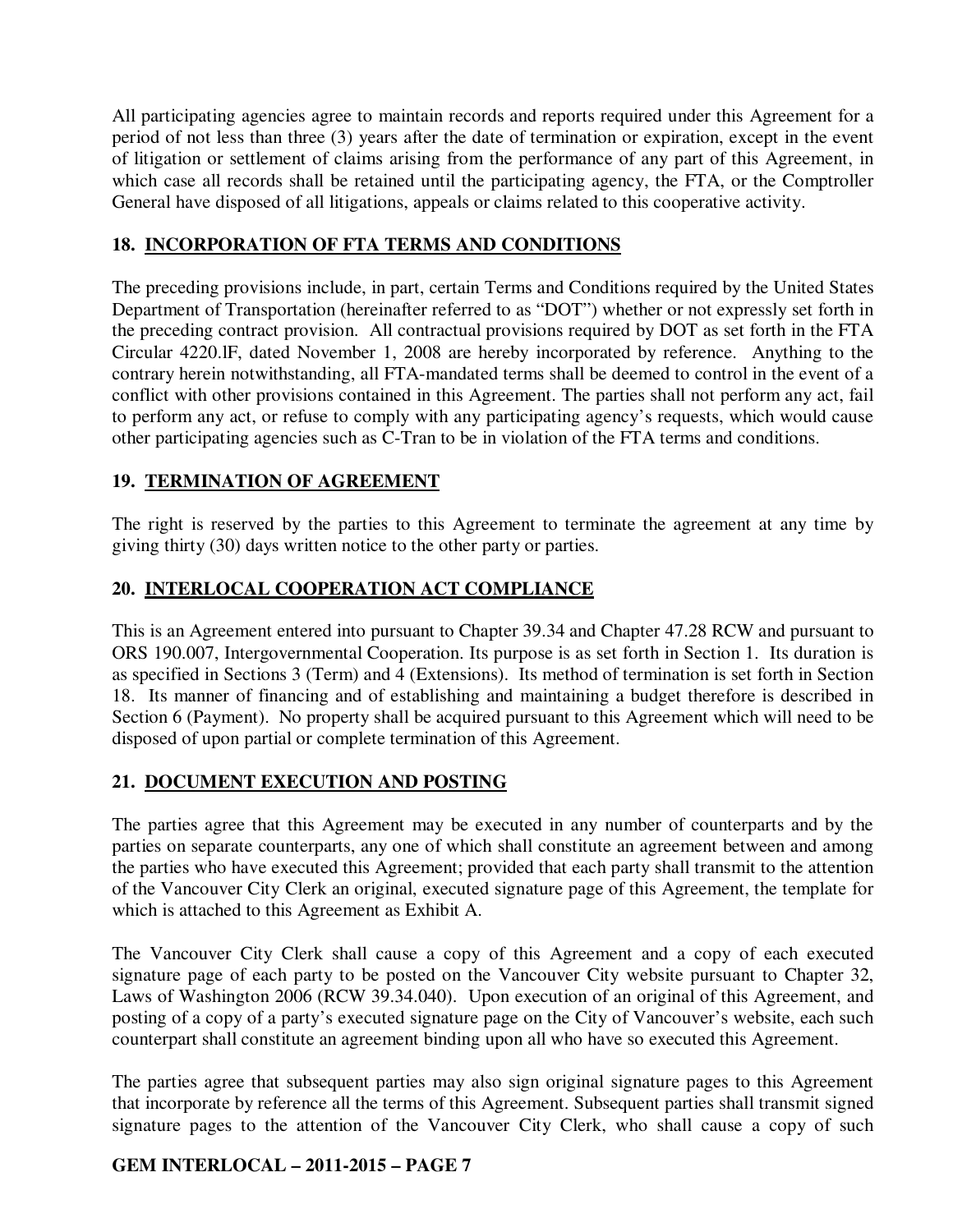signature pages to be posted on the City of Vancouver website. Upon receipt and posting of such signature pages, this Agreement shall likewise be binding up such subsequent parties.

### **22. RATIFICATION**

Acts taken in conformity with this Agreement prior to its execution are hereby ratified and affirmed.

### **23. WAIVER**

No waiver by either party of any term or condition of this Agreement incorporated in this Agreement shall be deemed or construed to constitute a waiver of any other term or condition or of any subsequent breach, whether of the same or different provision.

#### **24. SEVERABILTY**

If any section or part of this Agreement is held by a court to be invalid, such action shall not affect the validity of any other part of this Agreement.